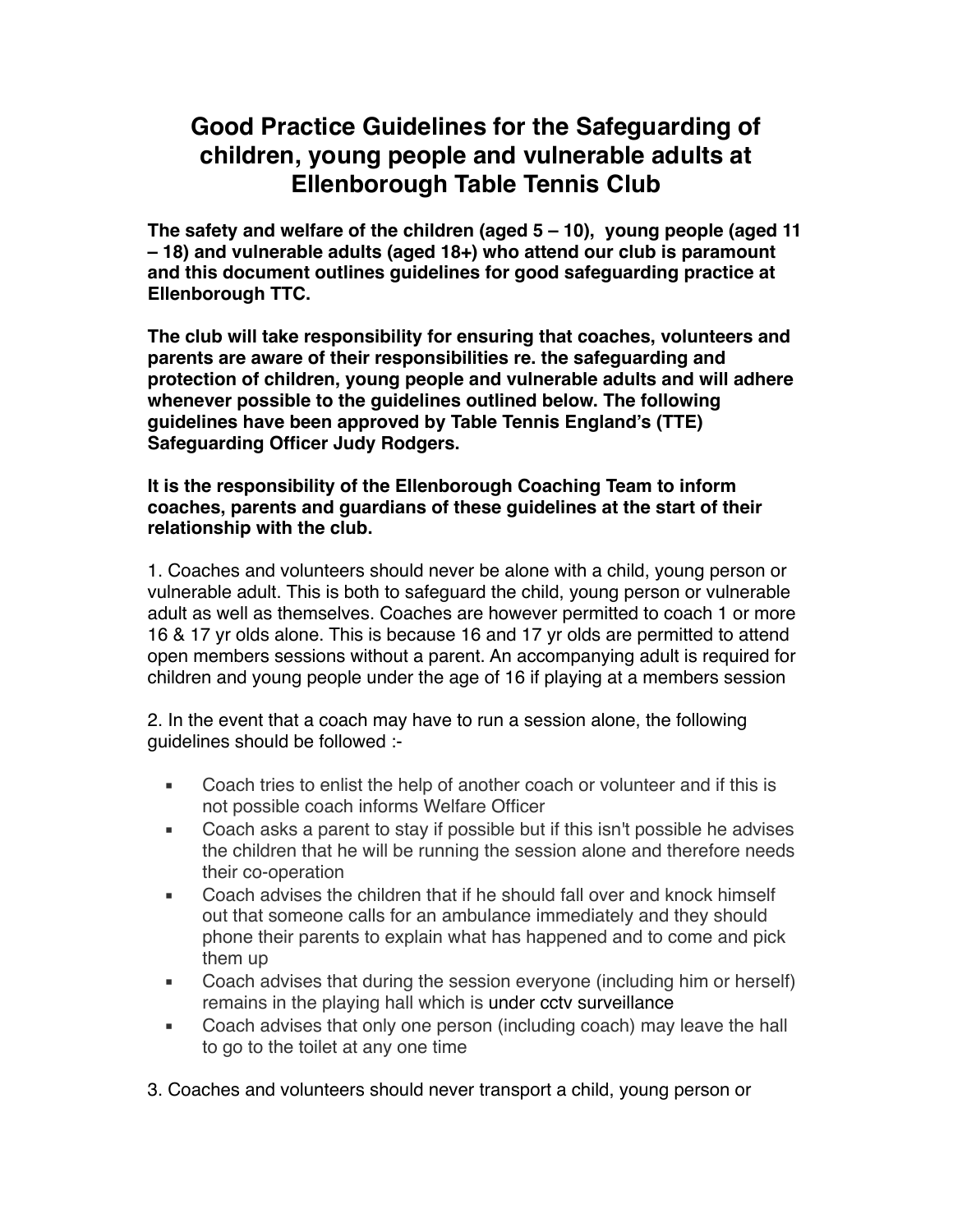vulnerable adult either to or from a coaching session except in exceptional circumstances **\* see below**

4. It is acceptable if parents allow their children aged 11 and above to travel to and from training sessions on their own. However, if a young person should turn up early for a training session and there is only one coach present it will be left to the coach's discretion whether to let the young person into the club rather than have them wait outside e.g. if the weather is inclement or it is dark outside the coach may decide in the interests of safety to let them in. If this should happen the coach should ask the young person to remain in the area between front door and lobby entrance until another coach has turned up. This practice will safeguard both the coach and the young person as the area is under cctv surveillance

5.Coaches should not touch or come into close contact with a child, young person or vulnerable adult while coaching them as close physical contact may be misinterpreted. Positioning of hands, legs and arms can be demonstrated either by facing them, holding the bat at other end from the child's hand or via media such as photos or videos

6. Children, young people and vulnerable adults should never be photographed or videoed without both their consent and that of their parent or guardian. This is in line with TTE's policy on Social Media, Photography and Travel - see [photography-guidelines](https://tabletennisengland.co.uk/our-sport/safeguarding/photography-guidelines/)

7. Coaches should use the disabled toilet at all times and avoid using changing rooms when one or more children, young people or vulnerable adults are using the facility

8. Coaches and volunteers should always report any matter of concern at the earliest opportunity either to the coaching team at Ellenborough or the Welfare **Officer** 

9. Coaches and volunteers should consistently display high standards of language, personal behaviour and appearance

10. Coaches should follow the TTE recommended ratio of coaches to young people which is 1:12

11. [Table Tennis England's Safeguarding guidelines](https://tabletennisengland.co.uk/wp-content/uploads/2021/05/12.-Safeguarding-Guidelines-on-Camps-Events-March-2021-inc-Age-of-Informed-Consent.pdf) for travelling to camps and competitions should be followed and adhered to at all times

**\* The club does however recognise that there may be circumstances when a coach may have to make a decision re. the safety of a young person which contravenes these guidelines e.g. if a parent fails to turn up to collect a child, it may be in the safeguarding interests of the child for the coach to transport the child to their home or other destination depending**